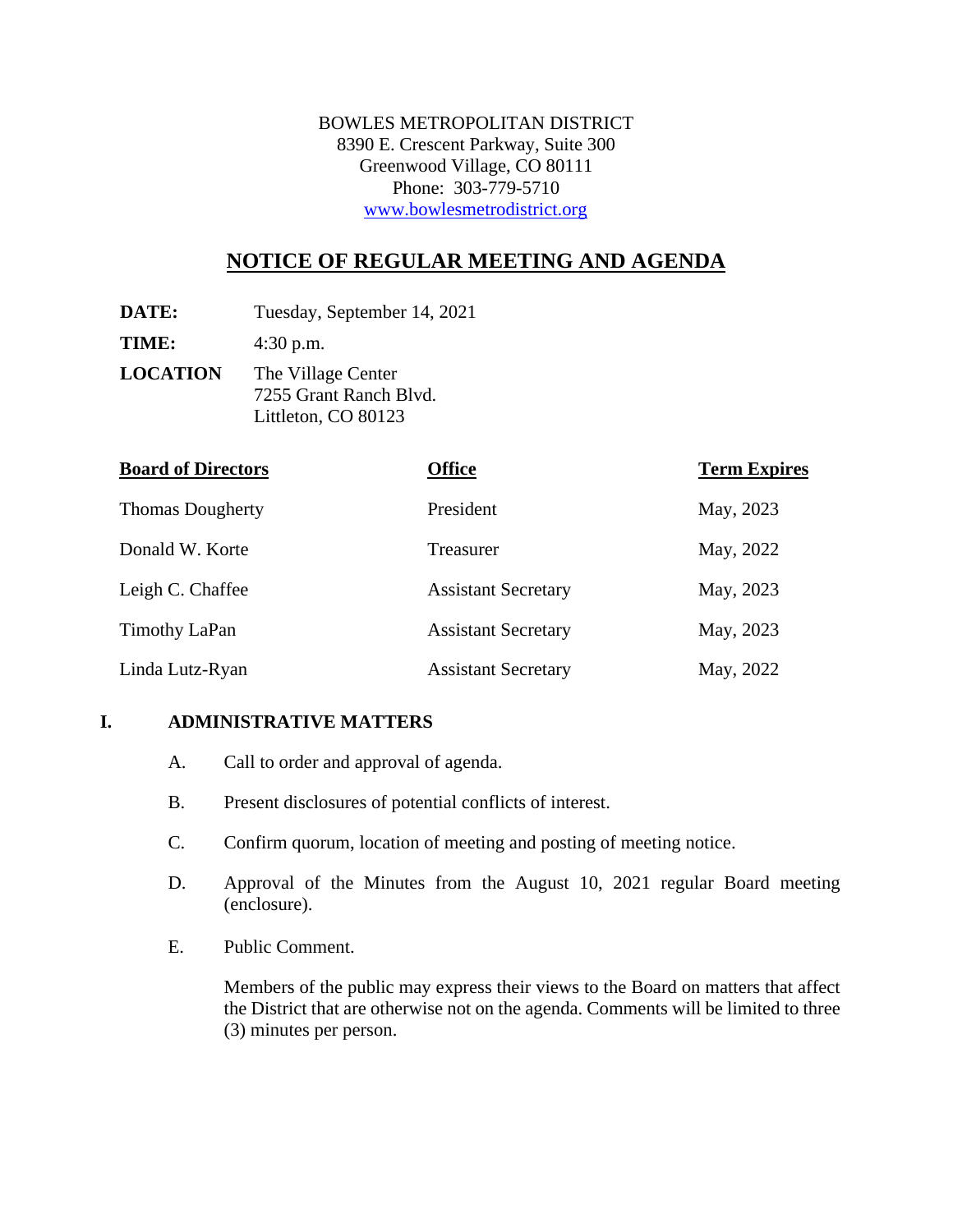### **II. FINANCIAL MATTERS**

- A. Review and approve claims in the amount of \$98,110.35 (enclosure).
- B. Other.

### **III. MANAGER MATTERS**

- A. Operational Updates and Action Items
	- 1. Pond Management
		- a. Review and consider approval of EcoResource Solutions Inc. proposal for pond management in the amount not to exceed \$6,142.75 for 2021 and \$10,511.89 for 2022 (enclosure).

### 2. Landscape:

- a. Work Order Summary (enclosure).
- b. Irrigation Mapping.
- c. Update on Hydro Systems KDI project.
- d. Discuss installation of trees to conceal the Denver Water outlet facility (enclosure).
- e. Review and consider approval of invoice from Designscapes for repair at roundabout on West Grant Ranch Boulevard (enclosure).
- f. Discuss roundabout agreement and maintenance (enclosure).
- 3. Davey Tree:
	- a. General Update (enclosure).
	- b. Review and consider approval of proposal for stump grinding behind Tapestry monument sign in the amount of \$270.00 (enclosure).
- 4. Homestead Painting:
	- a. Wrought Iron Fence Update.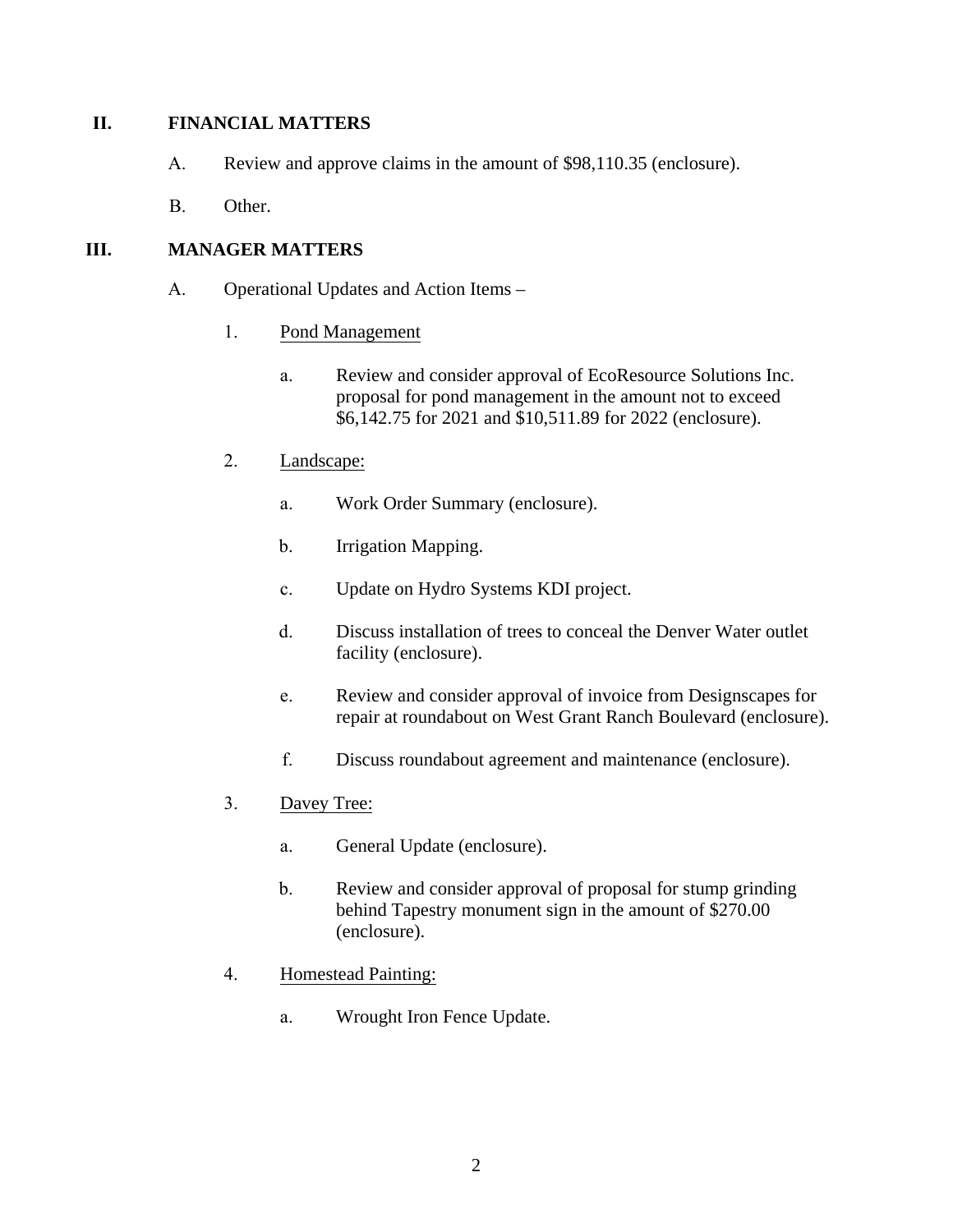- b. Fence Repair Proposals.
	- i. Fence replacement at Vista Park and bordering Poppy Hills HOA in the amount of \$695.00 (enclosure).
	- ii. Fence replacement along park in the amount of \$570.00 (enclosure).

## 5. Park Update:

- a. General Update.
- b. Review and consider approval of proposal to replace barbeques in the amount of (enclosure).
- 6. Signage Update:
	- a. Isthmus Park Informational Signs.
	- b. Review and consider approval of resolution approving park rules and regulations (enclosure).
	- c. Discuss recommendations from Committee regarding updated park language (enclosure).
	- d. Discuss and consider approval of purchasing copyrights for images from Waterford Press in the amount not to exceed \$500.00 (enclosure).

#### B. Other.

- 1. Update on water monitoring box damaged by tree.
- 2. Consider 2022 Budget Workshop.
- 3. Discuss Girl Scout request (enclosure).
- 4. Review and consider approval of Chavez Services proposal for buckled sidewalk repairs near 5795 W. Berry Ave. (enclosure).

## **IV. LEGAL MATTERS**

- A. Review and consider approval of the Intergovernmental Agreement by and between Bowles Metropolitan District and Grant Water and Sanitation District for removal of plantings and use of joint easement (enclosure).
- B. Other.